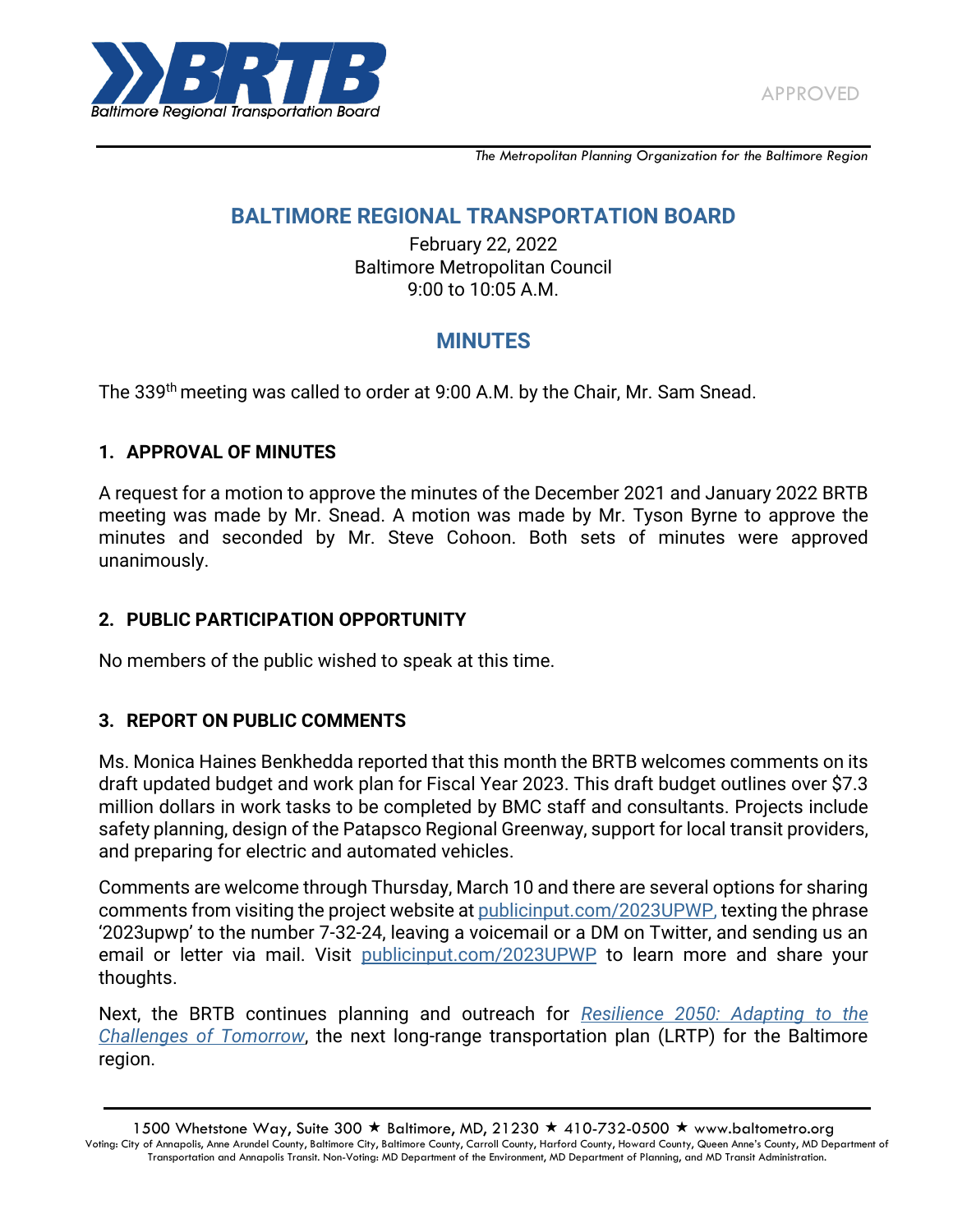As part of this process, the BRTB is developing a series of educational white papers and surveys to share with the public on a range of topics related to the long-range transportation plan. The first white paper has been released and focuses on the updated project scoring for *Resilience 2050*. Learn more or read the first white paper at [Resilience2050.com.](http://www.resilience2050.com/)

Looking ahead, we have a busy year full of opportunities for public engagement. Activities include:

- Launching the BRTB Transportation CORE and recruiting 40-50 members to serve on this unique new public involvement experience;
- There are several UPWP projects starting: the U.S. 40 Aberdeen to Havre de Grace (Land Use and Transportation Study), the Patapsco Regional Greenway – Guinness Open Gate Brewery to Southwest Area Park, and the Transportation Issues in Historical Town Centers.
- In May, look for the 2023-2026 TIP and Air Quality Conformity as well as the 25th anniversary of Bike to Work.
- This year the Public Participation Plan will be updated, so stay tuned for a survey on that and a 45-day comment period.

## *[Handout: Public Involvement Report for February 2022]*

## **4. REPORT FROM THE INTERAGENCY CONSULTATION GROUP**

Ms. Nicole Hebert reported the following from the February ICG meeting:

- At the most recent ICG meeting February 2nd, conformity input assumptions and methodology for 23-26 TIP and Max 2045 discussed. The draft assumptions letter to federal partners, which summarizes the assumptions and methodology proposed and initiates the conformity process, was approved unanimously by the ICG.
- The ICG will next meet April 6th, which includes the goal for ICG to review and approve conformity exemption status of all proposed 23-26 TIP projects.
- MDE gave an overview of the State Implementation Plan (SIP) planning process, with a focus on ozone NAAQS. The Baltimore region and many others in the US have not met attainment requirements for the 2015 ozone NAAQS. The Baltimore region will be bumped up from marginal to moderate nonattainment of the 2015 standard. This MDE presentation initiated ICG SIP planning discussions, for which there will be follow up.
- MDE also reminded the group that the second round of [funding is open](https://mde.maryland.gov/programs/Air/MobileSources/Pages/MarylandVolkswagenMitigationPlan.aspx) for light-duty EVSE installations using funds from the Volkswagen Mitigation Settlement. MDE will accept project proposals for the two frameworks until close of business on April 15th, 2022.
- MDOT noted that two CMAQ planning reports are due October 1st of this year: a full period progress report summarizing progress over the last four years, and a baseline performance plan for the upcoming four years. Communications regarding these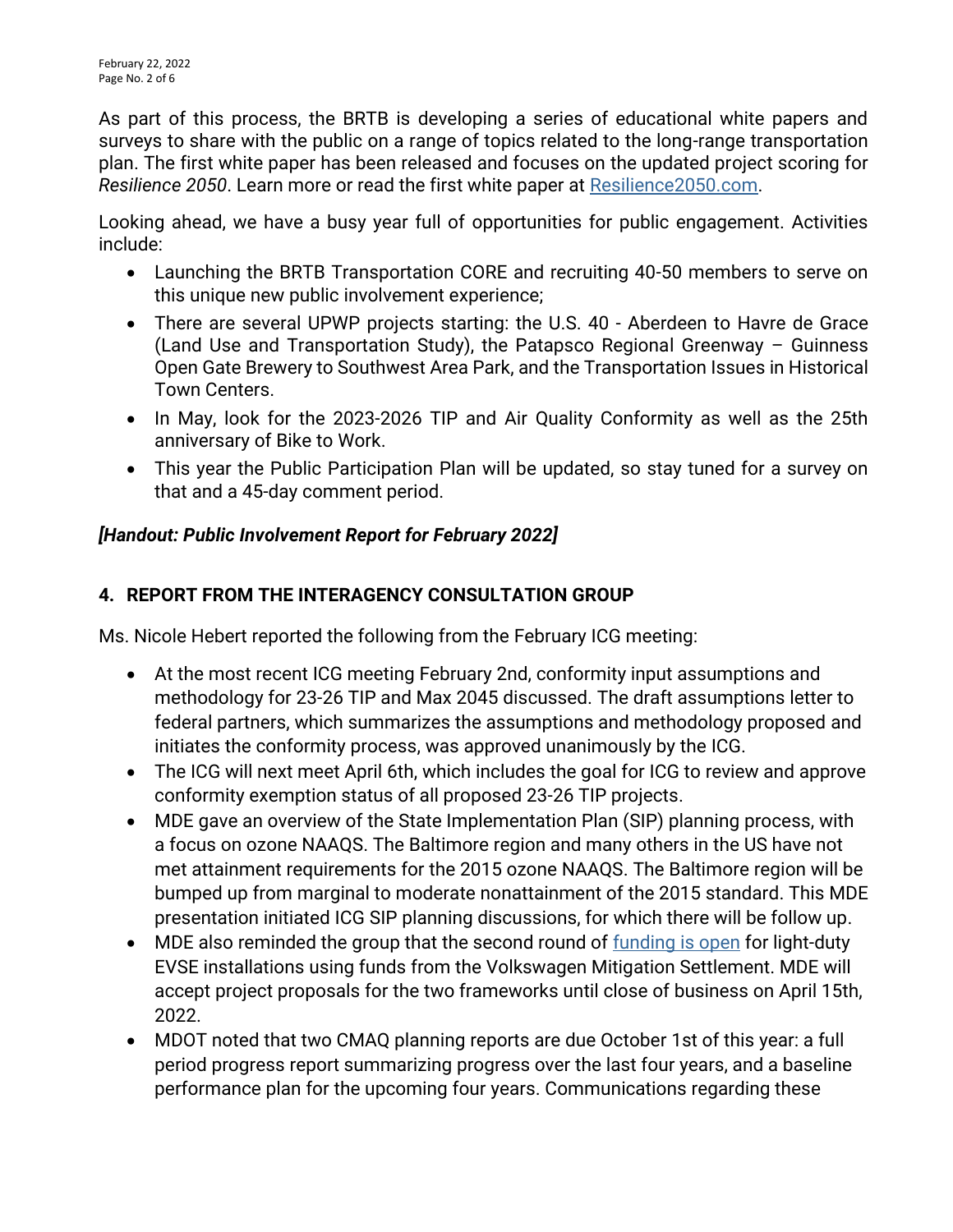reports are in progress between MDOT, MDOT SHA, and BMC staff. And there will be follow up with BRTB.

### **5. REPORT FROM THE TECHNICAL COMMITTEE**

Ms. Regina Aris reported for Mr. Joel Gallihue the following from the February TC meeting:

 BMC staff shared results from the 2018-2019 Maryland Travel Survey (MTS), specifically, an Analysis of Demand for Public Transit and The Transit Experience. The presentation described and contrasted Bus and Rail riders by several demographic variables.

The first variable was Age Group. The second variable was Household Income. The third variables was Race & Ethnicity. The presentation also compared Bus and Rail riders by the trip purposes for which they used each mode. The presentation is available online.

 **Draft 2022-2023 UPWP** – Work to prepare the UPWP for release has generally gone well, until it was noted that Congress has not signed a budget bill for FY 2022 which will include the IIJA/BIL funds. That has necessitated staff to identify five focus areas in one appendix for full approval, and place the remaining nine projects in a separate appendix that are contingent on that federal action.

Mr. Lang shared that the five focus areas that are lined up to move ahead first will provide \$40,000 to each member to provide support. The TC approved at request the UPWP, as described, for public review and comment.

 **Project submittal information for Resilience 2050** – BMC staff shared the updated project submittal form for *Resilience 2050*, highlighting new questions related to highway safety, transit safety and security, environmental conservation, complete streets, Environmental Justice, and congestion management strategies. The call for projects for *Resilience 2050* will be held from April to June of 2022.

#### **6. PRESENTATION: MARYLAND LEGISLATIVE BRIEFING**

Mr. Michael Kelly prepared a presentation on transportation-related legislation moving through the Maryland General Assembly. The information reflects the status of bills as of February 18 and a link to locate the bills was provided. Mr. Kelly then shared the key dates from the convening of this session to the last day a bill must pass both chambers. That last critical day is April 11.

Mr. Kelly focused the discussion around six categories of bills, including: safety, environment, funding, local, transit, and bills of note. There are two safety bills, both related to bicycle and pedestrian crashes. Three bills were covered for the environment and. For funding three bills impacting highway user revenue (HUR) were discussed, HUR is a major source of funding for local jurisdictions for transportation projects. Three additional funding bills related to a range of issues. There are three local bills and three transit bills. Finally, three bills touched on MAGLEV, TOD, and a possible rail authority.

#### *[PowerPoint: 2022 Legislative Session Update]*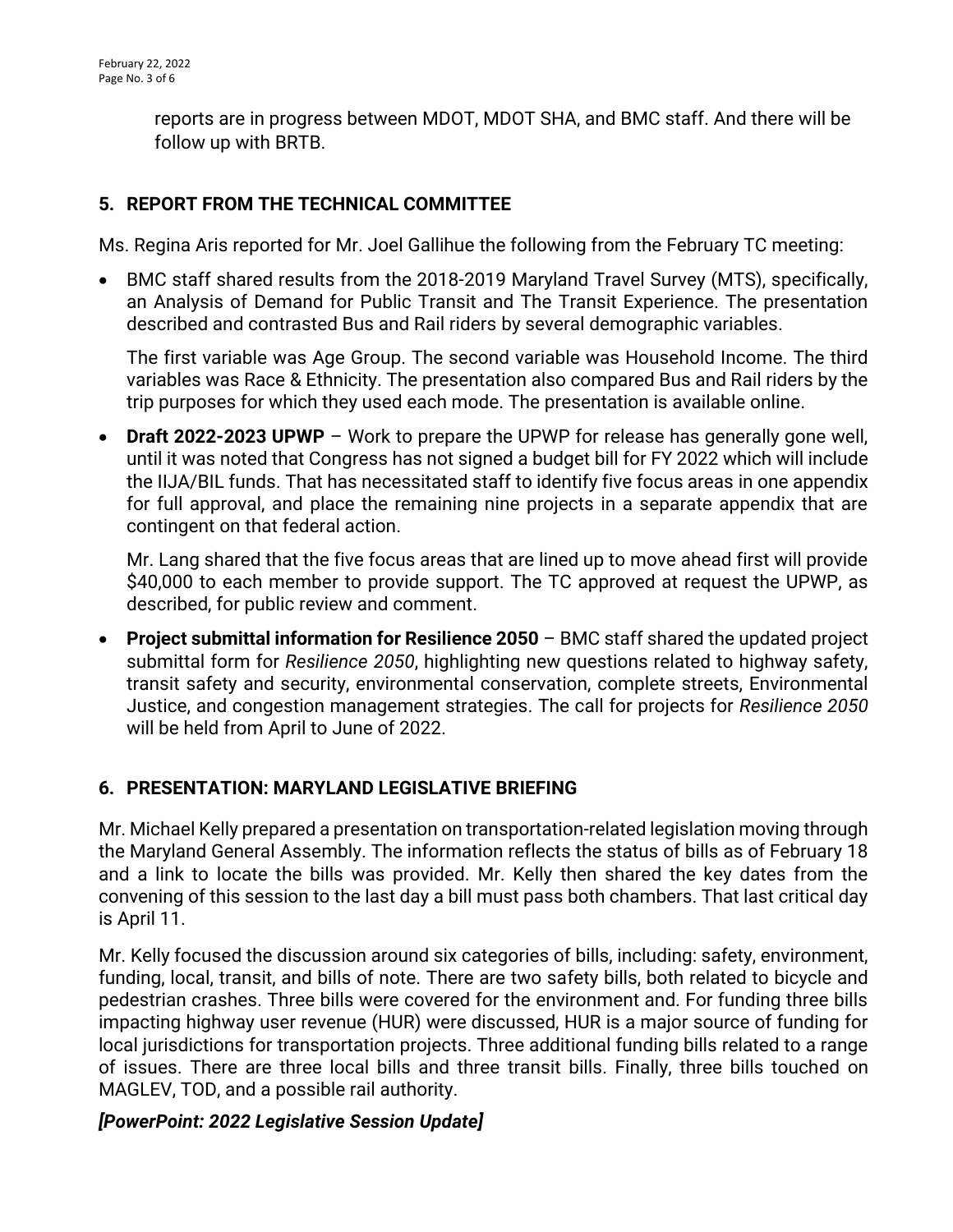#### **7. PRESENTATION: COMPETITIVE INFRASTRUCTURE FUNDING OPPORTUNITIES INCLUDED IN THE IIJA/BIL**

Mr. Todd Lang presented on a range of competitive funding opportunities in the new legislative package called the Infrastructure and Investment Jobs Act (IIJA) that was renamed to the Bipartisan Infrastructure Law (BIL). The presentation grouped programs by the agency managing the funding. The USDOT Office of the Secretary (OOTS) will manage 6 programs (4 are new):

- Rebuilding American Infrastructure with Sustainability and Equity (RAISE)
- Nationally Significant Multimodal Freight and Highway Projects (INFRA)
- New National Infrastructure Project Assistance (a.k.a. "MEGA")
- New National Culvert Removal, Replacement, and Restoration Grants
- New Strengthening Mobility & Revolutionizing Transportation (SMART) Grant Program
- New Safe Streets and Roads for All Grant Program

The US DOT Federal Highway Administration (FHWA) will manage 7 programs, all are new:

- New Bridge Investment Program
- New Congestion Relief Program
- New Charging and Refueling Infrastructure Program
- New PROTECT (Resiliency) Grants
- New Healthy Streets Program
- New Reconnecting Communities Pilot Program
- New Active Transportation Infrastructure Investment Program
- The US DOT Federal Transit Administration will manage 5 programs, 2 are new:
	- Fixed Guideway Capital Investment Grants
	- Bus & Bus Facilities Grants
	- Low and No Emissions Bus Grants
	- New All Stations Accessibility Program
	- New Electric or Low-Emitting Ferry Program
- The USDOT Maritime Administration (MARAD) will manage one program:
	- Port Infrastructure Development Program
- The US Environmental Protection Agency (EPA) will manage one program:
	- Clean School Bus Program Funding

Mr. Lang concluded with a thank you to AMPO for making information available to members to advance their understanding of the new bill.

#### *[PowerPoint: Competitive Grant Opportunities in IIJA/BIL]*

#### **8. PRESENTATION: MARYLAND DEPARTMENT OF TRANSPORTATION BICYCLE LEVEL OF TRAFFIC STRESS (LTS)**

Mr. Nate Evans shared the newly finalized Maryland Bicycle Level of Traffic Stress (LTS) analysis completed by MDOT. The data is available on iMap and other state agency geodatabases with a technical memo and a description of the metadata.

A statewide bicycle LTS analysis was one of the goals of the 2019 MDOT Bicycle and Pedestrian Master Plan. LTS is intended to be easily understandable and assist in determining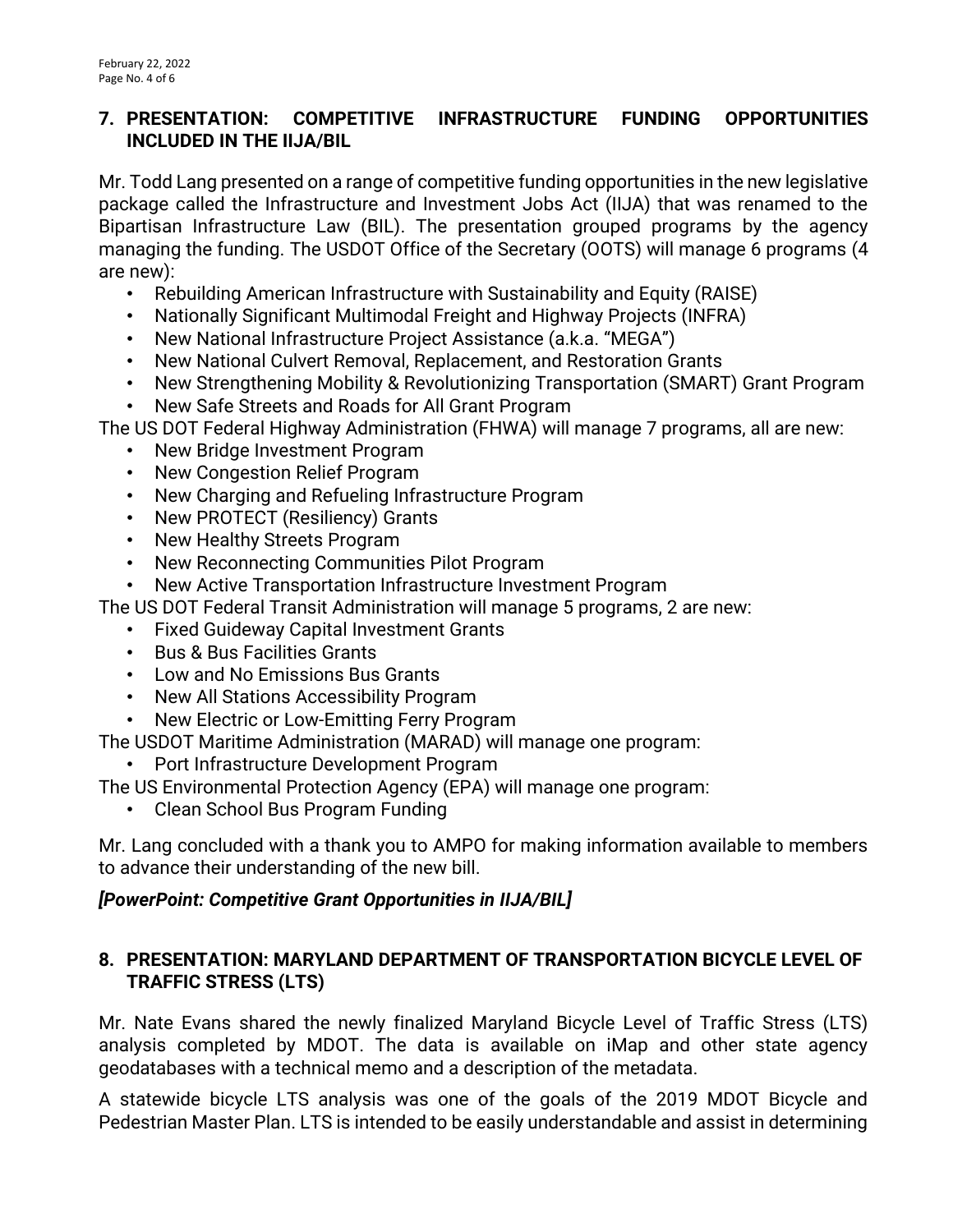the bikeablity a facility for different users. Bicycle LTS is also easier to analyze than other tools such as bicycle level of comfort as LTS relies on metrics that are more readily available which is important, especially for statewide analysis.

The Maryland Bicycle LTS is based on the MDOT SHA One Maryland One Centerline (OMOC) which is a roadway inventory asset management system. OMOC includes data such as speed limits, number of through lanes, and more. The team added shared-use paths, sidepaths, and on-street bikeways to OMOC before processing the data.

The Maryland Bicycle LTS scale is based on the Mineta Institute methodology and industry standards. The LTS levels range from zero to five with LTS 0 typically assigned to shared-use paths and rail-trails and suitable for all ages and abilities, LTS 1 typically assigned to protected bikeways and sidepaths and suitable for almost everyone, LTS 2 typically assigned to bike lanes and bike boulevards and suitable for those who are interested but concerns, LTS 3 typically assigned to bike lanes, shared lanes, and shoulder and suitable for those who are enthused and confident, LTS 4 typically assigned to roadways with no bike facility or a bike lane on a major roadway and suitable for strong and fearless riders, and LTS 5 assigned where bicycle access is prohibited by a managing roadway agency.

Uses of bicycle LTS include determining existing conditions and illustrating the low-stress network that is comfortable for different users while highlighting high-stress barriers that may require intervention. Bicycle LTS also assists in bicycle network analysis, gap analysis, and a number of other planning tools.

There are limitations of the data used for the bicycle LTS analysis. The data is timestamped to the time that the analysis was run, which means that it is static until the data is updated and reflects conditions at the date of the timestamp. However, the model can be updated at regular intervals and for specific projects. The bicycle LTS model also includes data assumptions. Speed limit data was not available for all local roadways so some speed limits used for the model were inferred based on roadway functional classification. Traffic volumes were populated using volumes from the traffic monitoring system (TMS) and where TMS data was not available traffic volumes were derived using the number of through lanes on the roadway. The bicycle LTS geodatabase attributes data is coded so that users can determine if data was derived and the technical memo includes additional information about the assumptions. Maryland Bicycle LTS currently does not include intersection attributes to determine LTS. However, future iterations of the Maryland Bicycle LTS may include intersection LTS.

#### *[PowerPoint: Bicycle Level of Stress]*

#### **9. OTHER BUSINESS**

There was no other business.

The meeting adjourned at 10:05 A.M.